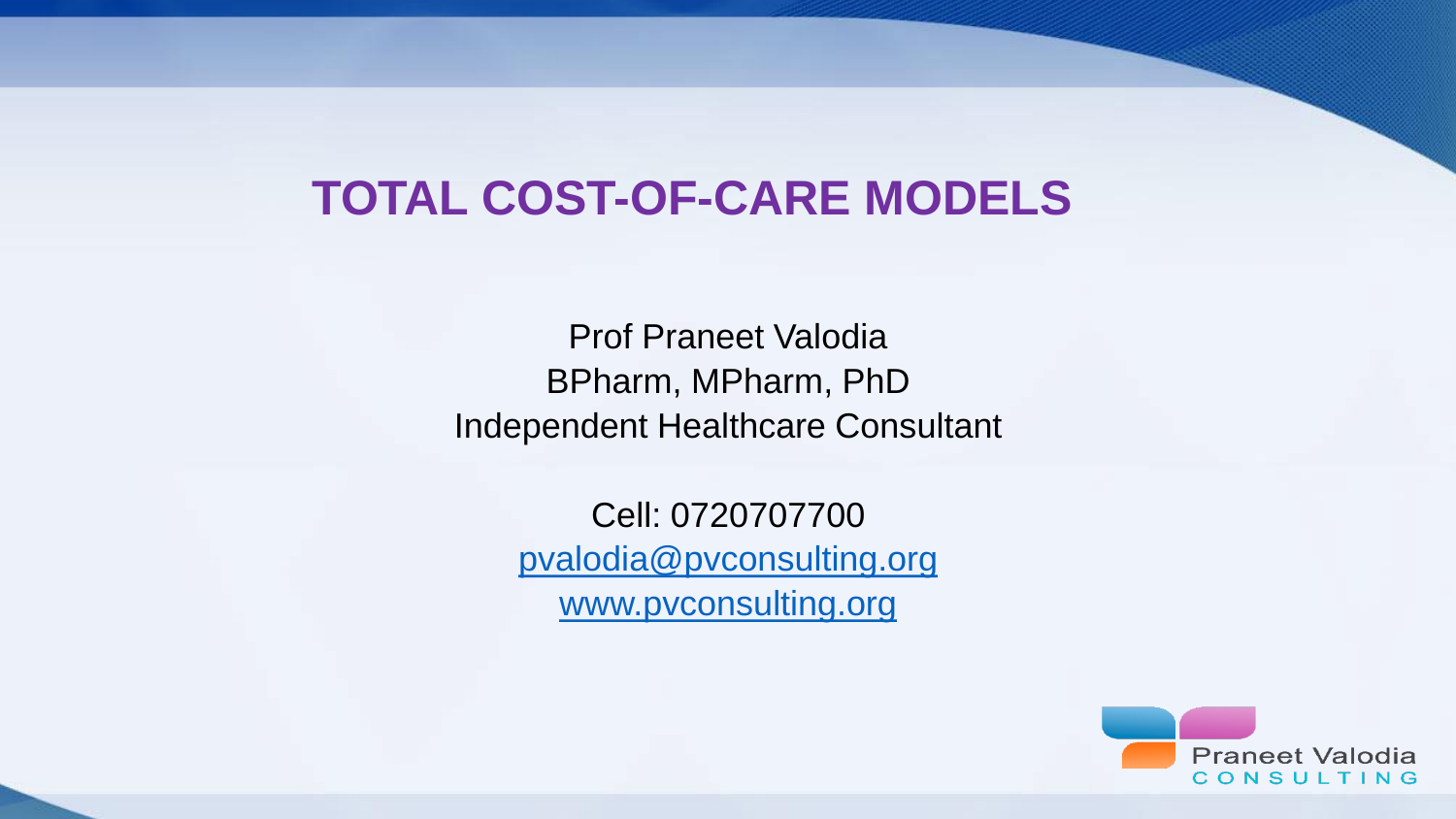### **Outline**

- Value of total-cost-of-care
- Examples of total-cost-of-care models
- Incorporation of total-cost-of-care model in Pharmacoeconomic evaluation
- Key messages

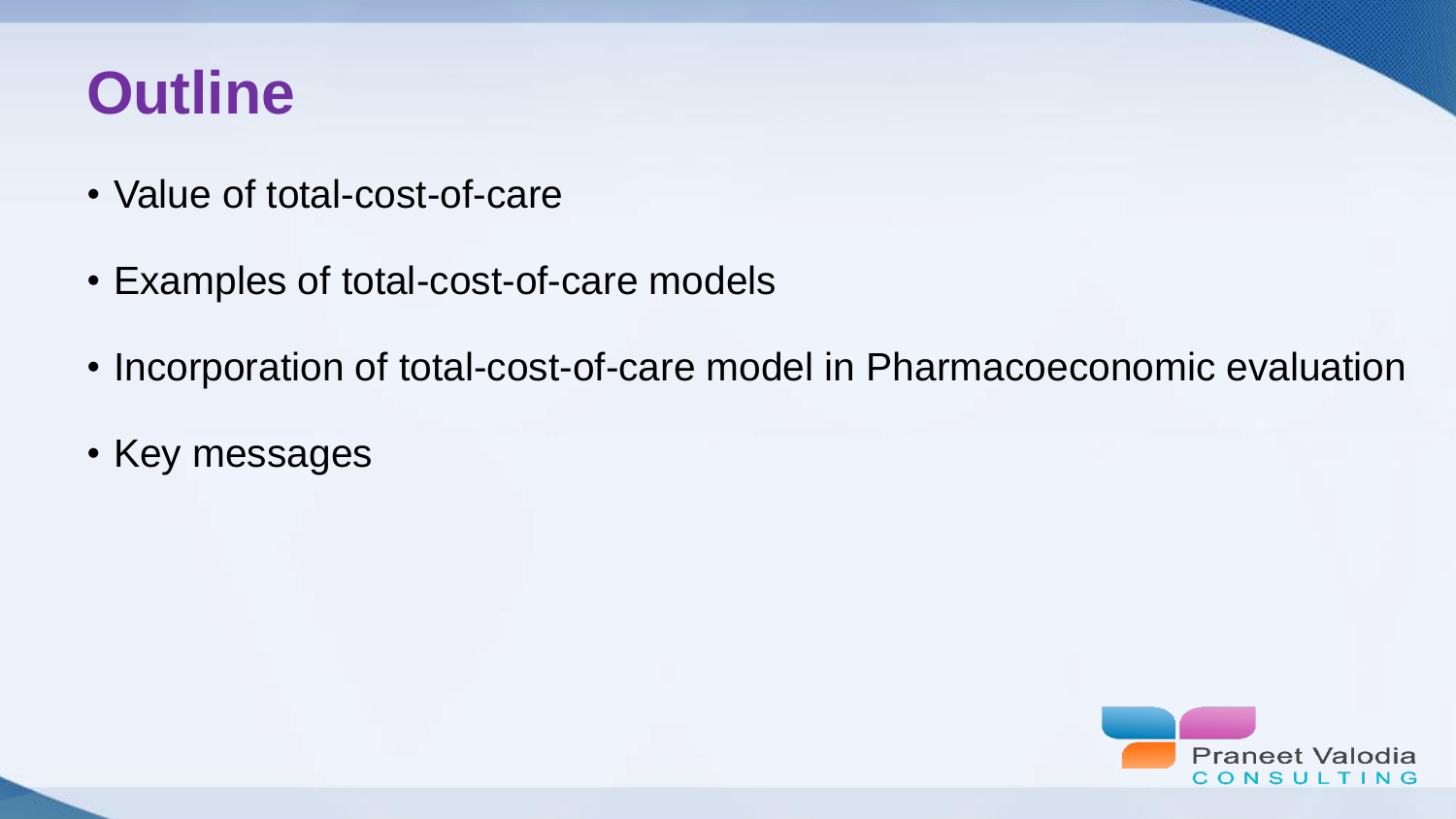#### **Total-cost-of-care**

- Considers the Total-Cost-of-Care and not just individual costs such as medicine costs.
- Allows incorporation of clinical information related to the costs of care.
- Report on 'Episode-of-Care' costs for every patient in the population.
- Takes into account the pre-diagnosis costs, diagnosis, the costs for the variable duration of treatment for each patient, the follow-up costs and the costs due to adverse reactions.
- Costs over a continuum of care.
- Total-Cost-of-Care models are expected to greatly contribute to improve budgeting – value in the NHI.

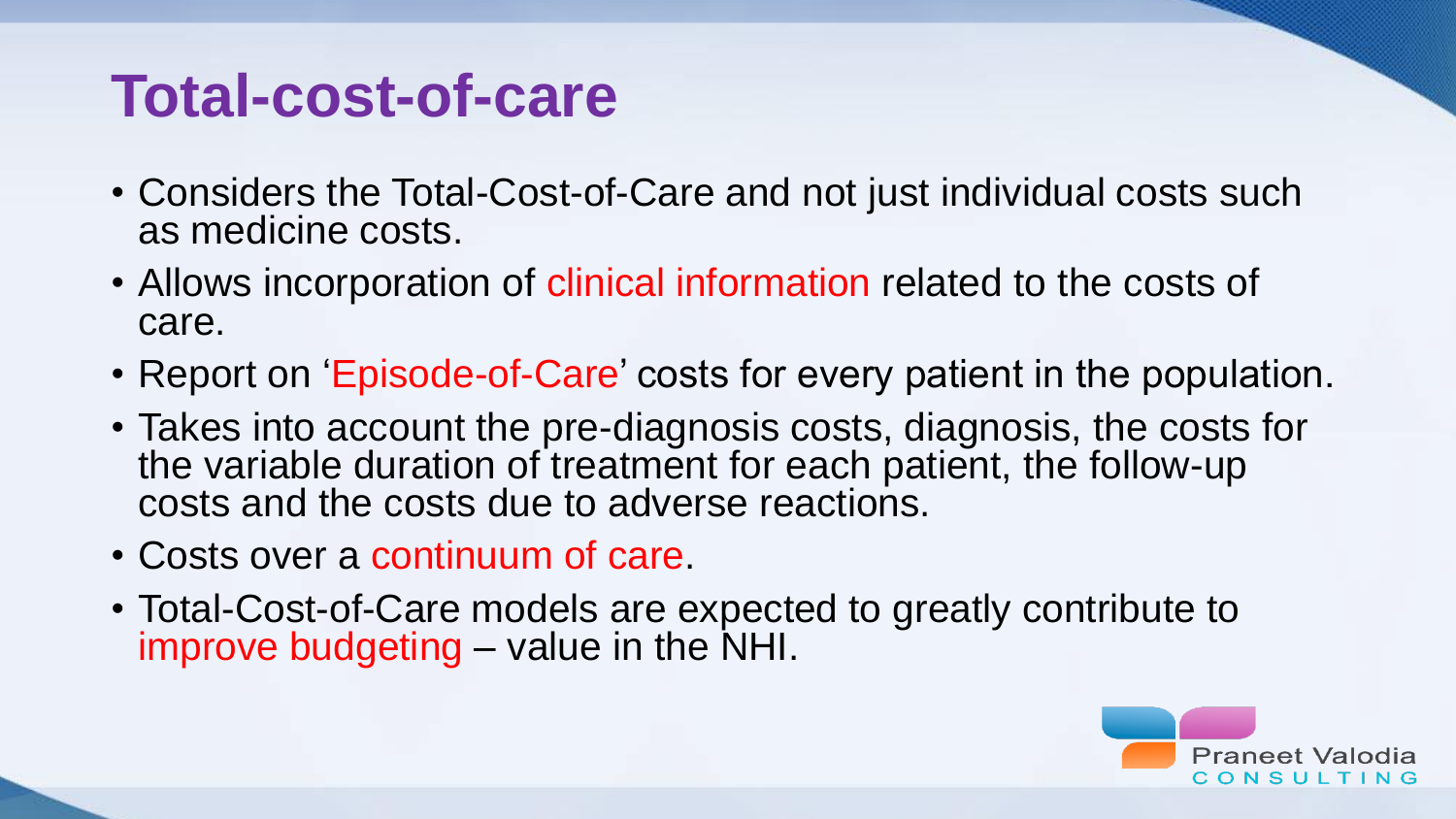# **Projects**

- Diabetes and its complications
- Breast cancer
- Deep vein thrombosis and pulmonary embolism
- Asthma
- Haemophilia A

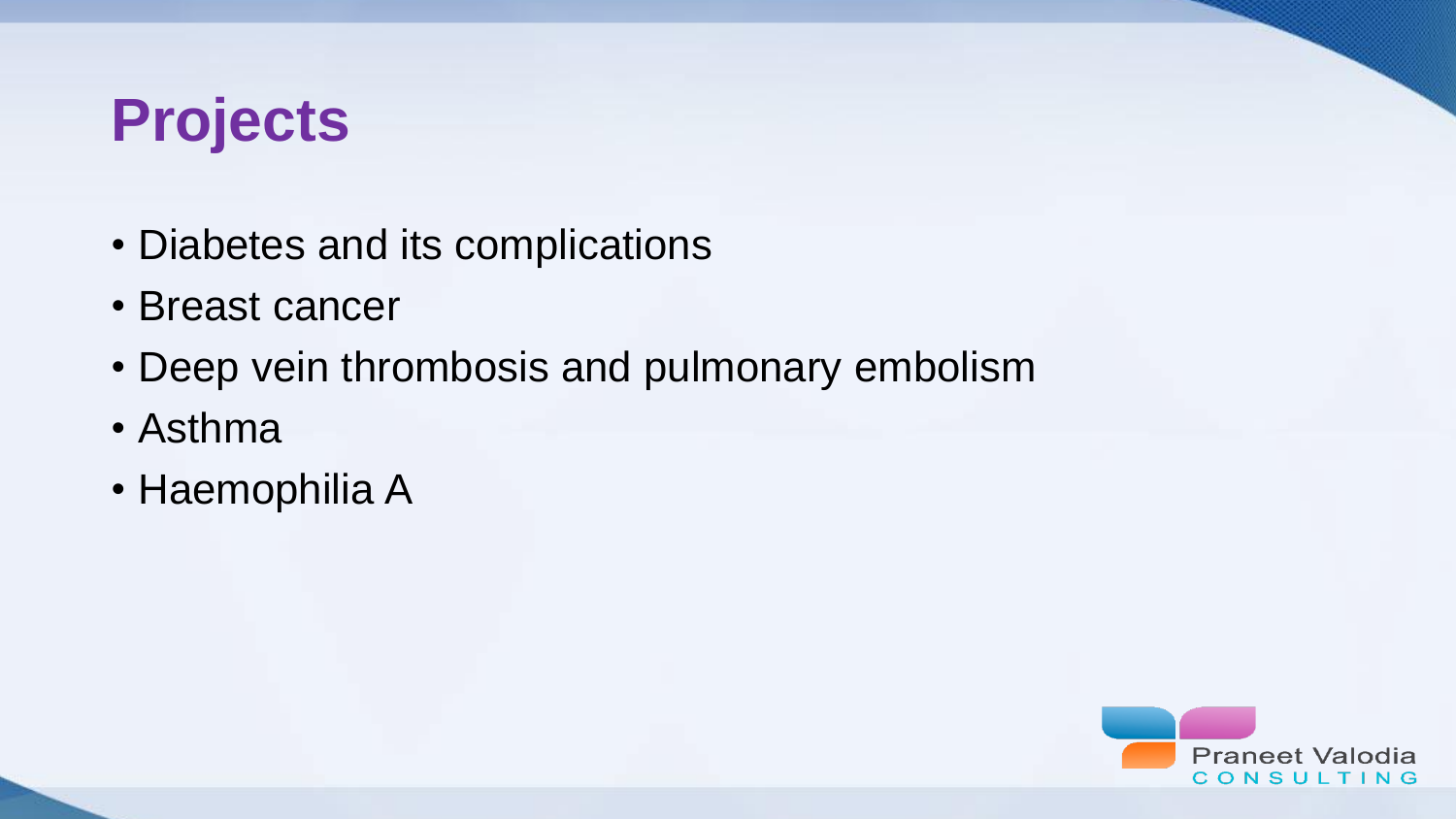# **Diabetes and its complications - GSH**

#### **2 methods:**

- the combined method (using data from electronic database and patient folders)
- electronic method (using data from the electronic database only).
- The patient folders were used to complete any missing information from the electronic patient records.
- The combined method allowed better categorisation of costs.
- The electronic method estimated a total cost of 6,4% more than the combined method.
- Patients with diabetes and its complications cost 2,6 times more to treat than a patient with diabetes only.

Shaun Nomame, Development of a model to predict the cost of management of diabetes mellitus and its complications at Groote Schuur HospitalMasters thesis, 2012. Cum Laude.

> **Praneet Valodia** CONSULTING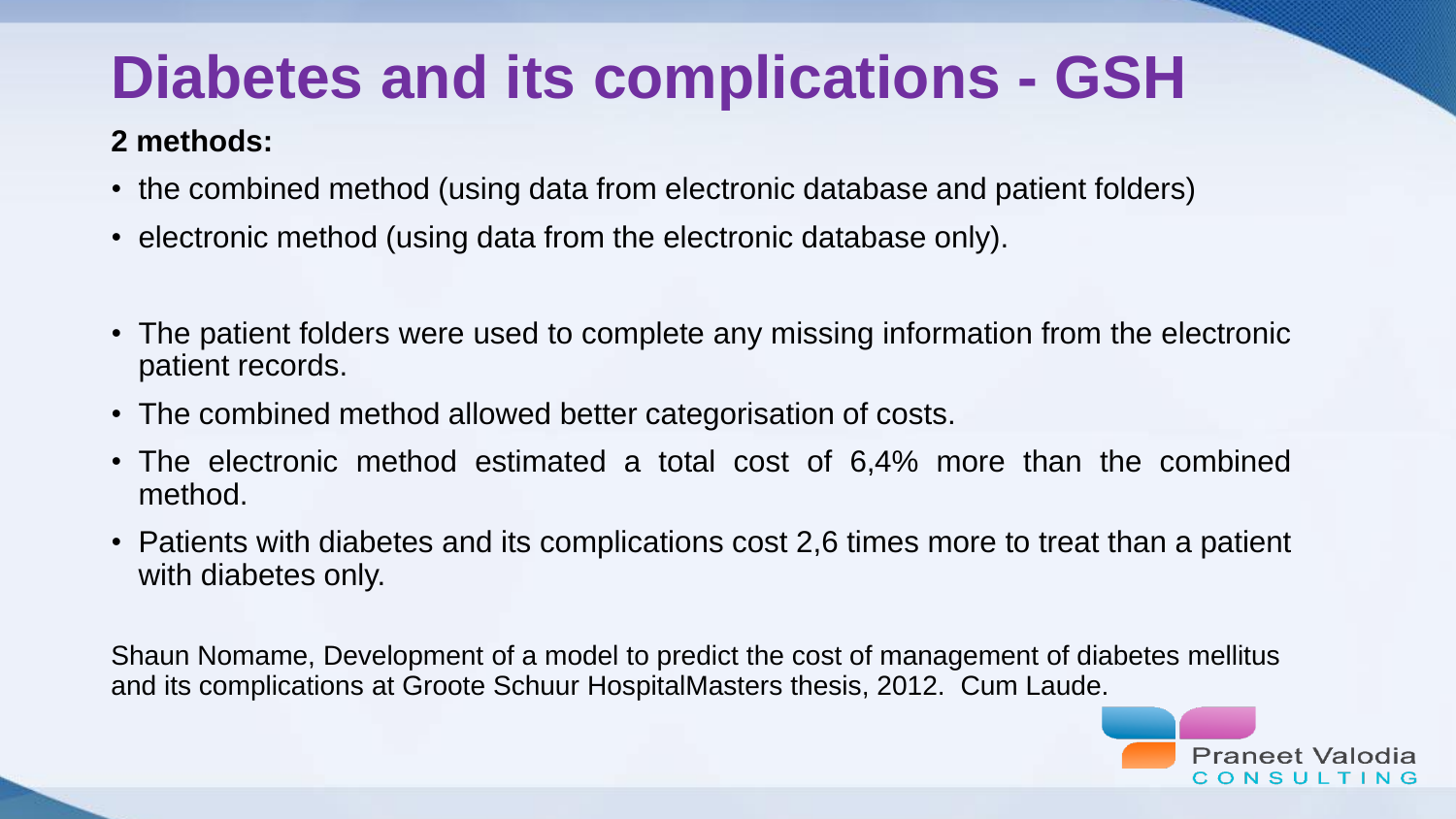# **Costing of diabetes complications**

|                                     |        |                 | <b>Unit</b>    |                   |
|-------------------------------------|--------|-----------------|----------------|-------------------|
| <b>Myocardial infarction</b>        | % Use  | <b>Quantity</b> | cost           | <b>Total cost</b> |
| <b>Acute management</b>             |        |                 |                |                   |
| <b>Re-hospitalization</b>           | 36,1   | 1               | R 3 986        | R 143 895         |
| Angioplasty                         | 25,30% | 1               | R 1 921        | R 486             |
| <b>Stent</b>                        | 25,30% | $\overline{2}$  | R 2 607        | R 1 319           |
| <b>Myocardial revascularization</b> | 27,20% | 1               |                |                   |
| <b>First and following years</b>    |        |                 |                |                   |
| beyond acute                        |        |                 |                |                   |
| <b>Consultation</b>                 | 100%   | 6               | R 900          | R 5 400           |
| Complete blood cell count           | 100%   | 4               | R <sub>0</sub> | R <sub>0</sub>    |
| <b>Prothrombin time</b>             | 100%   | 4               | R 95           | R 380             |
| Partial thromboplastin time         | 100%   | 4               | R <sub>0</sub> | R <sub>0</sub>    |
| <b>Coagulation blood tests</b>      | 100%   | 4               | R 1 130        | R 4 518           |
| <b>Platelets</b>                    |        | 4               | R <sub>0</sub> | R <sub>0</sub>    |
| <b>Chest x ray</b>                  | 80%    | 1               | R 600          | R 480             |
| <b>Exercise ECG</b>                 | 40%    | 1               | R 528          | R 211             |
| <b>Myocardial scintigraphy</b>      | 20%    | 1               | R 359          | R 72              |
| <b>ECG</b>                          | 100%   | 4               | R 188          | R 754             |
| Echocardiogram                      | 100%   | 1               | R 420          | R 420             |
| AMI acute management                | 10%    | 1               | R 3 986        | R 399             |
| <b>TOTAL FOR MYOCARDIAL</b>         |        |                 |                |                   |
| <b>INFARCTION</b>                   |        |                 |                | R 158 333         |

|                                |       |                 | <b>Unit</b> | <b>Total</b> |
|--------------------------------|-------|-----------------|-------------|--------------|
| <b>Retinopathy</b>             | % Use | <b>Quantity</b> | cost        | cost         |
| <b>Specialist consultation</b> | 100%  | 4               | R 1 000     | R 4 000      |
| <b>Eye examination</b>         | 100%  | 4               | $\star$     | $\star$      |
| <b>Screw light examination</b> | 100%  | 4               | $\star$     | $\star$      |
| <b>Tonometry</b>               | 100%  | 4               | $\star$     | $\star$      |
| <b>Visual acuity potential</b> | 100%  | 4               | $\star$     | $\star$      |
| <b>Fluorescein angiography</b> | 20%   | 1               | R 595       | R 119        |
| Argon laser photocoagulation   | 20%   | 48              | R 1 586     | R 15 226     |
| <b>Focal photocoagulation</b>  | 20%   | 48              | R 1 586     | R 15 226     |
| Pan-photocoagulation laser     | 5%    | 0,1             | R 1 586     | R 8          |
| <b>Medical treatment</b>       | 0%    | $\Omega$        |             |              |
| <b>Vitrectomy (surgical</b>    |       |                 |             |              |
| correction of retinal          |       |                 |             |              |
| detachment or vitreous         |       |                 |             |              |
| haemorrhage)                   | 5%    | 0,1             | R 5 540     | R 28         |
| <b>TOTAL COST OF</b>           |       |                 |             |              |
| <b>RETINOPATHY</b>             |       |                 |             | R 34 606     |

\* Part of specialist consultation



Private sector prices - 2018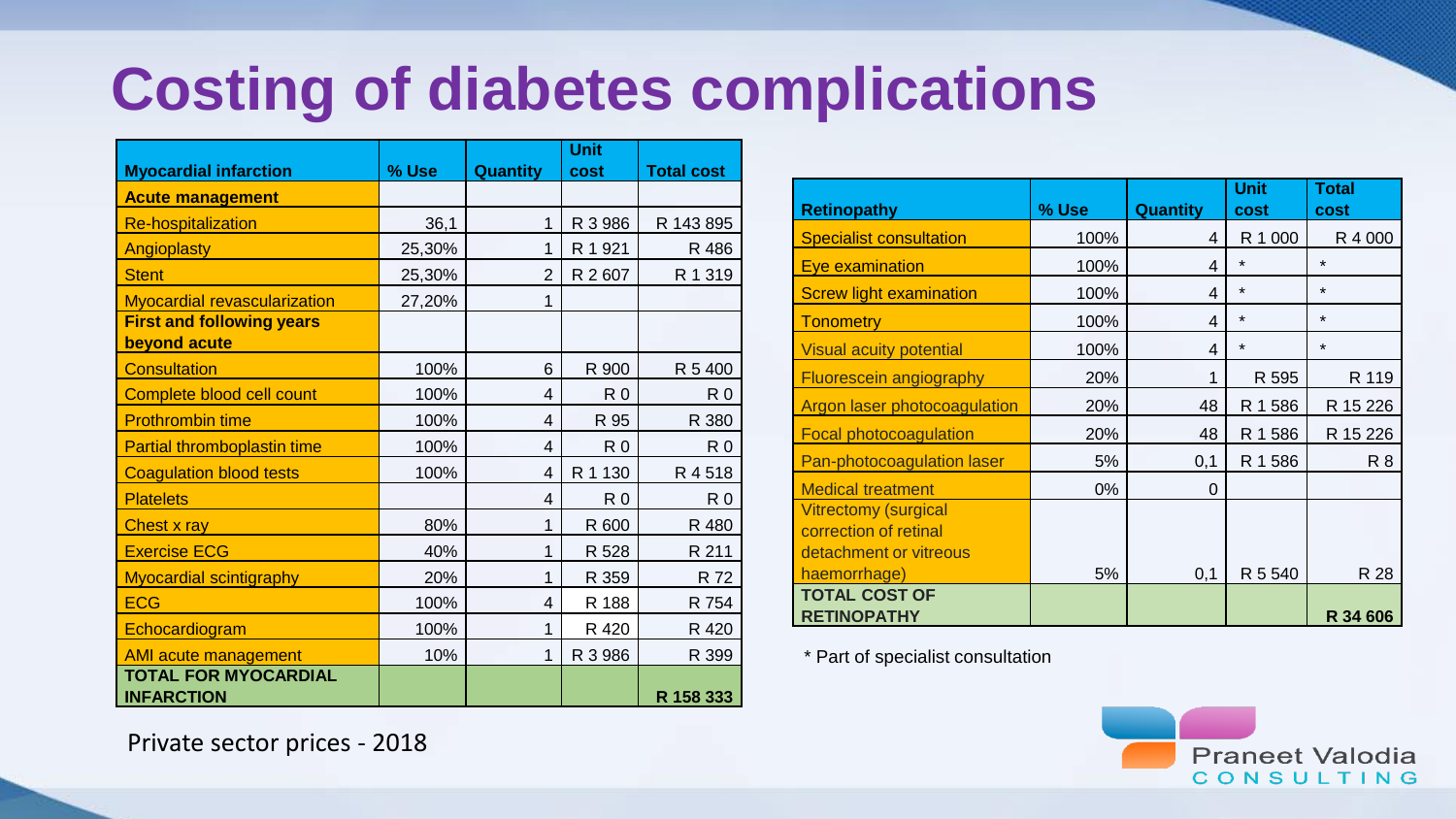#### **Breast cancer - Groote Schuur Hospital**

| <b>Cost</b>                                  | Costs for 10 - 12 month period (n=200) |                             |             |                    |                |  |
|----------------------------------------------|----------------------------------------|-----------------------------|-------------|--------------------|----------------|--|
| <b>components</b>                            | <b>Cost (%)</b>                        | Mean cost SD<br>per patient |             | <b>Median</b>      | Range          |  |
| <b>Chemotherapy</b><br>and dispensing<br>fee | R801 311<br>(25.4)                     | R4 006                      | R1 635      | R3 880             | R544 - R10 653 |  |
| <b>Chemotherapy</b><br>administration        | R262749<br>(8.3)                       | R1 313                      | R335        | R1 404             | R234 - R3 276  |  |
| <b>Support</b><br>medicines                  | R235 425<br>(7.5)                      | R <sub>1</sub> 177          | <b>R738</b> | R1 089             | $R116 - R7385$ |  |
| <b>Consultations</b>                         | R549 562<br>(17.4)                     | R <sub>2</sub> 747          | R736        | R <sub>2</sub> 691 | R897 - R4 784  |  |
| Laboratory<br>tests (routine)                | R445 247<br>(14.1)                     | R <sub>2</sub> 237          | R1 166      | R1 997             | R447 - R6 840  |  |
| <b>Scans and</b><br>imaging<br>(routine)     | R860 583<br>(27.3)                     | R4 302                      | R1 674      | R4 233             | R527 - R10 064 |  |
| <b>Total cost</b>                            | R3 154 877<br>(100)                    |                             |             |                    |                |  |

N Guzha, T Thebe, N Butler, P.N. Valodia. Development of a method to determine the cost of breast cancer treatment with chemotherapy at Groote Schuur Hospital. SAMJ. 2020; 110(4):296- 301.

Tender prices - 2014

**Praneet Valodia** CONSULTING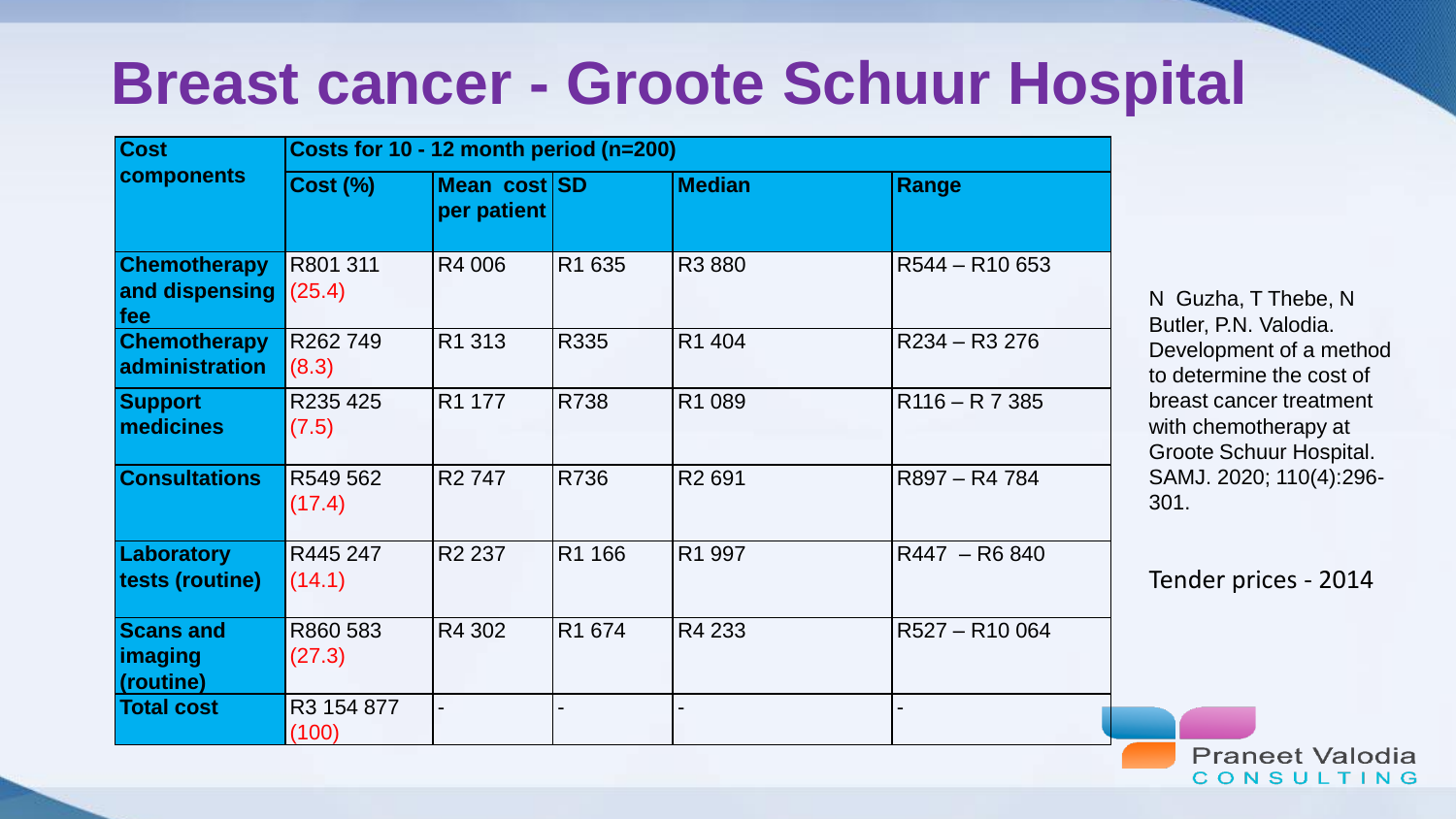### **Rivaroxaban versus Enoxaparin / warfarin - DVT**

| <b>Cost category</b>       | <b>Rivaroxaban</b> | <b>Enoxaparin/warfarin</b> | <b>Savings</b> |
|----------------------------|--------------------|----------------------------|----------------|
| <b>Length of stay</b>      | 200 days           | 500 days                   |                |
| <b>General ward costs</b>  | R 533 200          | R 1 333 000                | R 799 800      |
| Medicines costs            | R 317 312          | R 111 659                  | -R 205 654     |
| <b>Dispensing fee</b>      | R 11 856           | R 3 7 3 5                  | $-R$ 8 121     |
| <b>INR</b>                 |                    | R 631                      | R 631          |
| <b>Total savings</b>       |                    |                            | R 586 656      |
| <b>Savings per patient</b> |                    |                            | R 5 867        |

3 months treatment, n =100 SEP - 2017

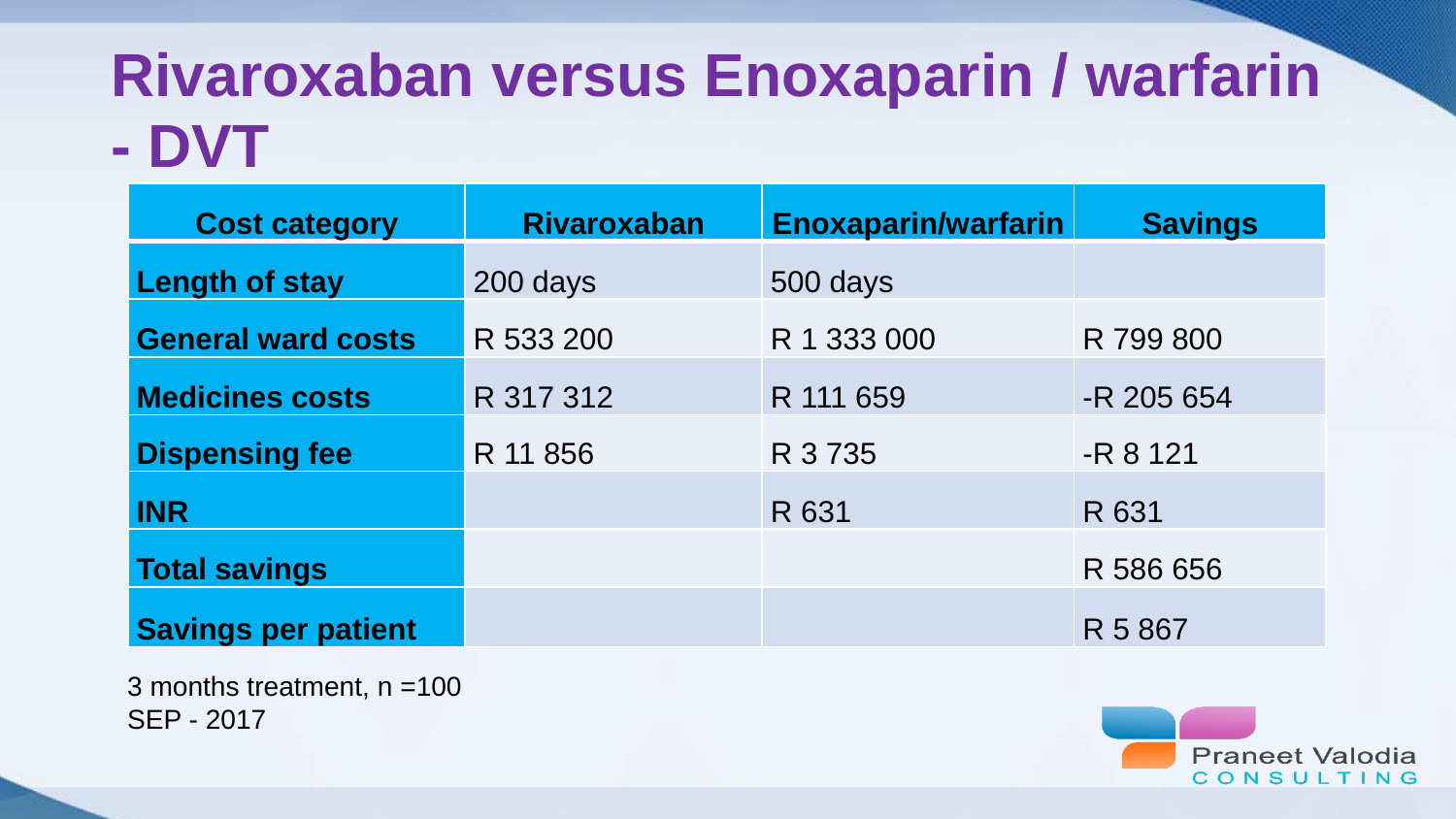# **Pharmacoeconomic evaluation of emicizumab prophylaxis in haemophila A**

#### **Objectives**

- To determine the total-cost-of-care of emicizumab prophylaxis relative to episodic FVIII in adults without inhibitors.
- To assess the pharmacoeconomic value of emicizumab prophylaxis relative to its comparators in haemophilia A with or without inhibitors in adults.

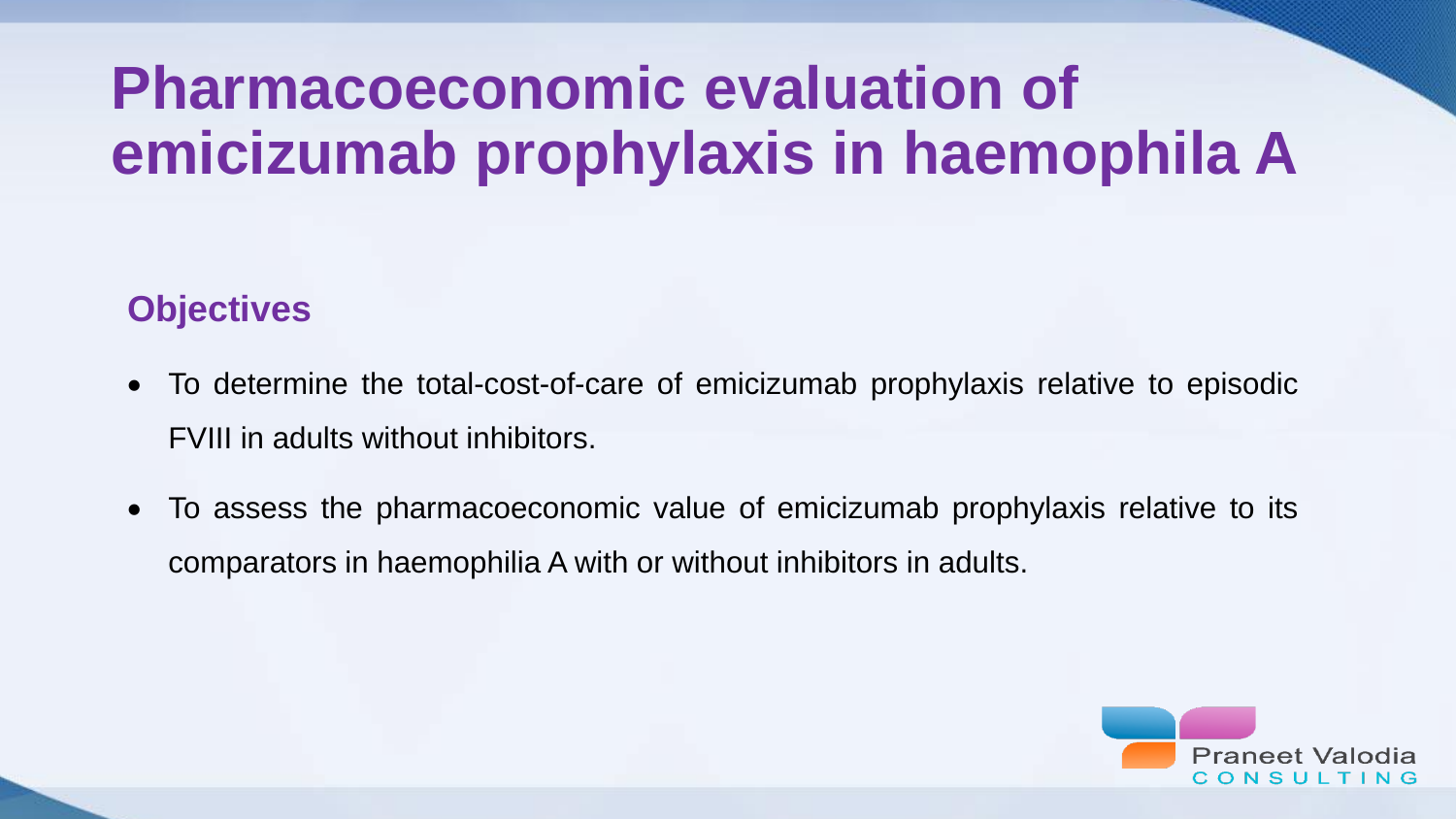#### **Emicizumab prophylaxis versus episodic FVIII in adults who have haemophilia A without inhibitors**

|                                                                           | <b>Emicizumab</b><br>prophylaxis | <b>Episodic FVIII</b> | <b>Cost-saving</b> |
|---------------------------------------------------------------------------|----------------------------------|-----------------------|--------------------|
|                                                                           |                                  | $n = 492$             |                    |
| <b>Number of patients with bleeds</b>                                     | 207                              | 492                   |                    |
| <b>Annualised Bleeding Rate (ABR)</b>                                     | 1,4                              | 38,2                  |                    |
| Number of bleeds per year                                                 | 290                              | 18794                 |                    |
| Drug cost to treat bleeds per<br>year                                     | R 20 375 838                     | R 1 321 434 264       |                    |
| <b>Cost of administering infusion</b> R 54 267<br>for breakthrough bleeds |                                  | R 3 519 383           |                    |
| Cost of emicizumab prophylaxis  <br>per year ( $n = 492$ )                | R 798 739 368                    |                       |                    |
|                                                                           |                                  |                       |                    |
| <b>Total costs</b>                                                        | R 819 169 473                    | R 1 324 953 647       | R 505 784 174      |
| <b>Average cost per patient</b>                                           | R 1 664 979                      | R 2 692 995           | R 1 028 017        |

Emicizumab prophylaxis and treatment of breakthrough bleeding with FVIII (50 units/kg IV given twice a day for 3 days) versus episodic FVIII (50 units/kg IV given twice a day for 3 days). The ABRs for emicizumab prophylaxis and FVIII episodic treatment were derived from Haven 3 (2018).

Tender prices - 2021

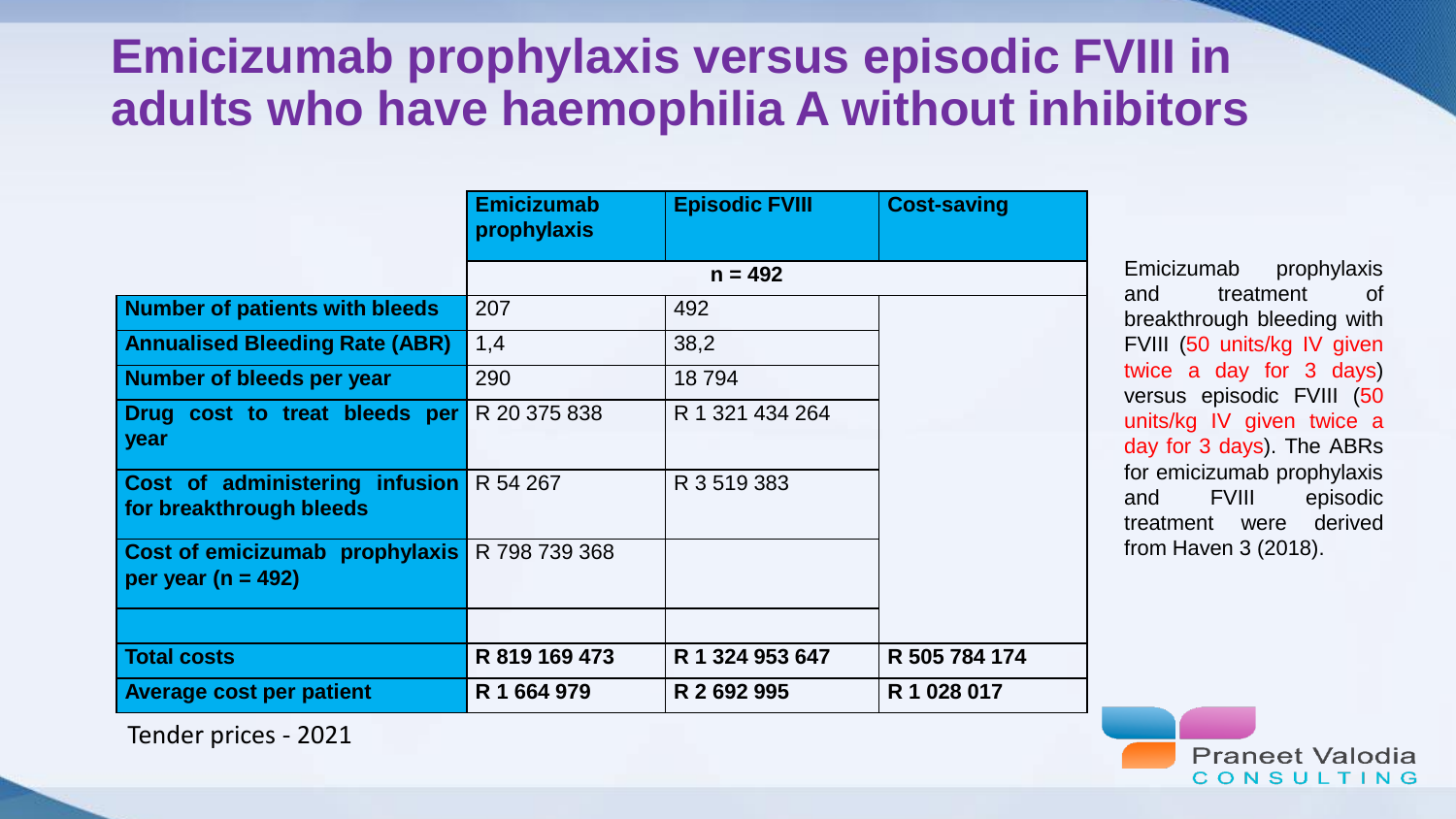#### **Emicizumab prophylaxis versus episodic FVIII in adults who have haemophilia A without inhibitors**

|                                          | <b>Emicizumab</b>               | <b>Episodic FVIII</b> | <b>Cost-saving</b> |
|------------------------------------------|---------------------------------|-----------------------|--------------------|
|                                          | prophylaxis                     |                       |                    |
|                                          |                                 |                       |                    |
| Number of patients with<br><b>bleeds</b> | 207                             | 492                   |                    |
| <b>ABR</b>                               | 1,4                             | 38,2                  |                    |
| Number of bleeds per year                | 290                             | 18794                 |                    |
| Drug cost to treat bleeds   R 6 792 043  |                                 | R 440 484 353         |                    |
| per year                                 |                                 |                       |                    |
| <b>Cost</b><br>of<br>administering       | R 18 089                        | R 1 173 128           |                    |
| infusion for breakthrough                |                                 |                       |                    |
| <b>bleeds</b>                            |                                 |                       |                    |
| <b>Cost</b><br>of                        | <b>emicizumab</b> R 798 739 368 |                       |                    |
| prophylaxis per year (n $=$              |                                 |                       |                    |
| 492)                                     |                                 |                       |                    |
|                                          |                                 |                       |                    |
| <b>Total costs</b>                       | R 805 549 500                   | R 441 657 480         | -R 363 892 019     |
| <b>Average cost per patient</b>          | R 1 637 296                     | R 897 678             | -R 739 618         |

Emicizumab prophylaxis and treatment of breakthrough bleeding with FVIII (50 units/kg IV given twice a day for 1 day) versus episodic FVIII (50 units/kg IV given twice a day for 1 day). The ABRs for emicizumab prophylaxis and FVIII episodic treatment



Tender prices - 2021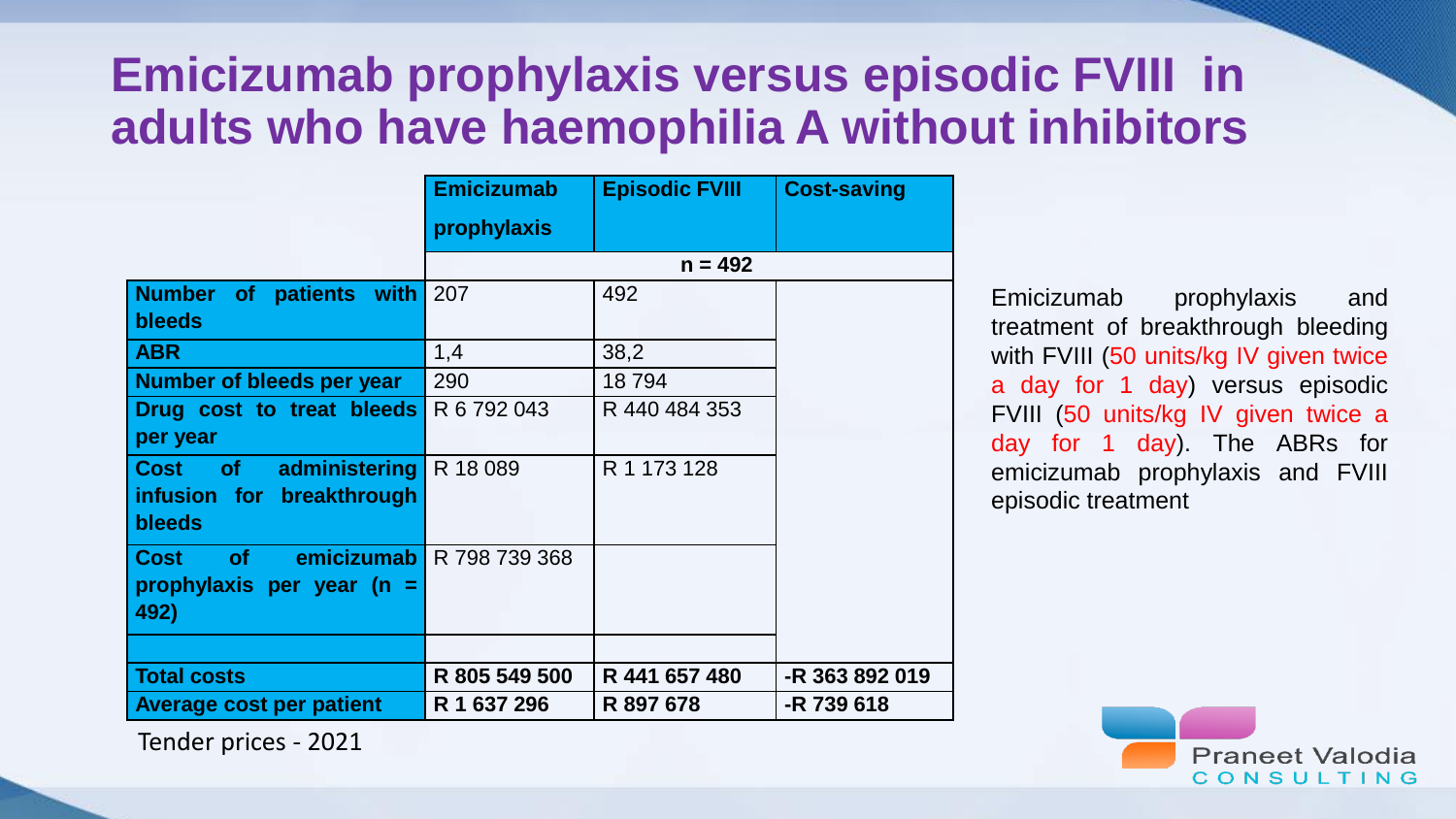#### **Pharmacoeconomic evaluation**

- ICER = Difference in costs Difference in effectiveness
	- = R 739 618

36,8

= R 20 098,32 more per patient with EMI to prevent 1 bleed

However, to treat 1 bleed with FVIII at 50 IU/kg bd for 1 to 3 days could cost between R 23 437 to R 70 310.